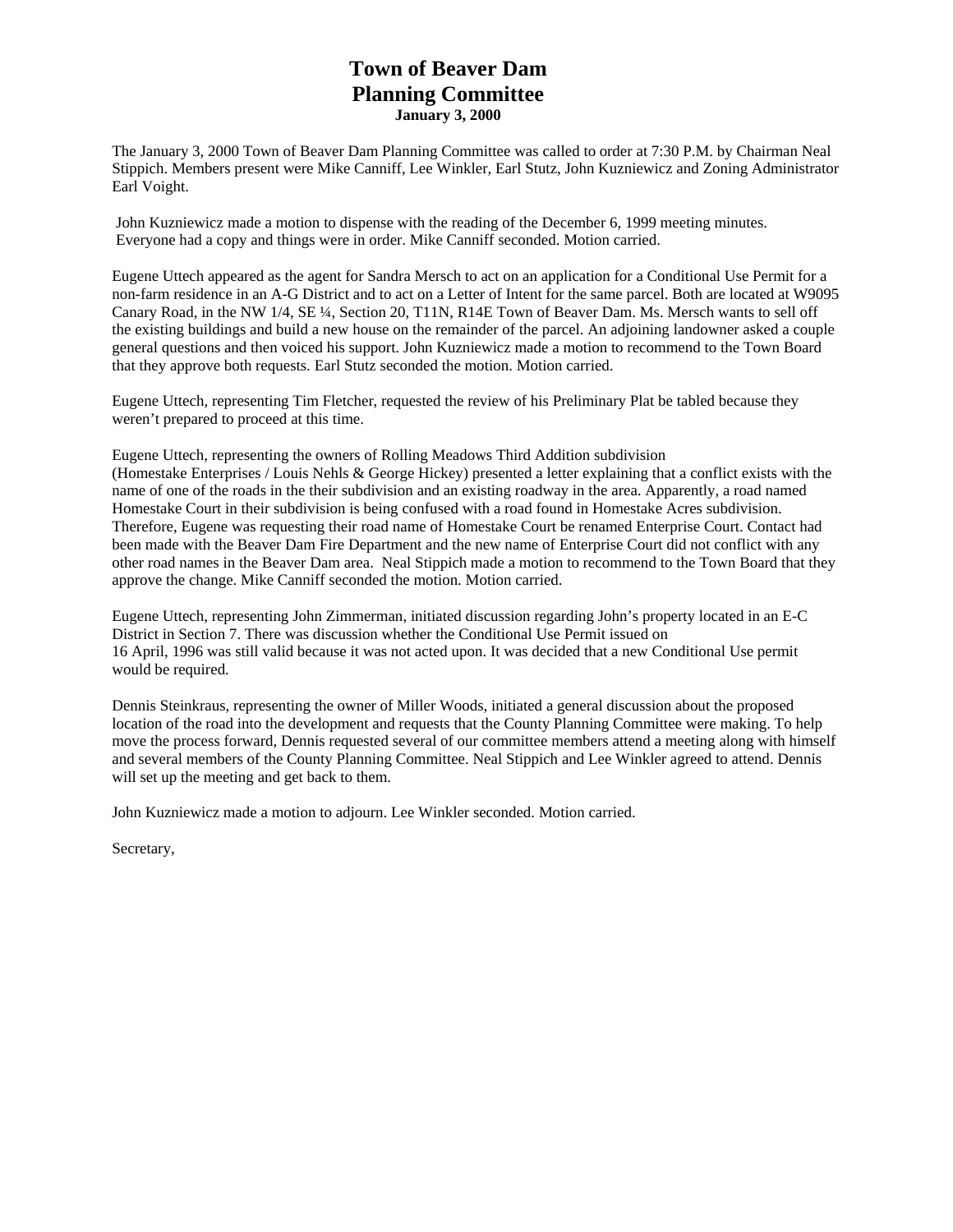# **Town of Beaver Dam Planning Committee March 13, 2000**

The March 13, 2000 Town of Beaver Dam Planning Committee was called to order at 7:30 P.M. by Chairman Neal Stippich. Members present were Mike Canniff, Lee Winkler, Earl Stutz, John Kuzniewicz and Zoning Administrator Earl Voight.

John Kuzniewicz made a motion to dispense with the reading of the January 3, 2000 meeting minutes. Everyone had a copy and things were in order. Mike Canniff seconded the motion. Motion carried.

Bobby Cantafio appeared for Joe's Auto Body located at W9178 CTH G Town of Beaver Dam, to act on an application for a Conditional Use Permit to allow auto repair and auto sales in an Extensive Commercial District. She explained they wanted to add a new building that would include two stalls for bodywork and an office area. The present Conditional Use does not include bodywork. The bodywork would be primarily for removing paint scratches not painting entire cars. The new building would measure 30' by 56' by 14' high. Mike Canniff made a motion to approve with the following conditions. Unsaleable cars must be kept behind the fence, good housekeeping must be maintained and the building will not exceed 30' by 56' by 14' high. John Kuzniewicz seconded the motion. Motion carried.

Dennis Steinkraus presented a new plan for the Miller Woods project. It addresses the first phase, which includes the first 18 lots closest to the lake and relocating the proposed new road more to the east. This was a revision from what was presented last time. The County has already approved this proposal. The second phase will include an additional 15 lots and will require a sanitary district be established. Lee Winkler made a motion to approve the plan of the first phase that was presented tonight, dated February 11, 2000, which has already been approved by the County. John Kuzniewicz seconded the motion. Motion carried.

John Kuzniewicz also made a motion to authorize an engineering company to explore a sanitary sewer district for phase two of Millers Woods. Mike Canniff seconded the motion. Motion carried

Lee Merkel and Glen Hepfner of Powercom Park Events shared information about their plans for the raceway and events for the coming year. They are concerned about noise levels and want to work with the Township to be a good neighbor. They explained typical events would last 2 ½ to 3 hours so curfew shouldn't be a problem. Most races run on Friday nights and several charity events on Wednesdays. They have hauled in clay from Fond Du Lac to better control the dust generated on the track. They want to get familiar with noise requirements of other tracks and then sit down with our committee and review the current Conditional Use Permit more clearly defining where noise measurements will be taken and what levels are workable to both parties. They plan to have a complete schedule of this year's events formalized within the next week or so. They are not planning any major music events for this year. They also will be running a race school once a month. The first regular race is planned for May 19.

Gene Uttech kicked off a discussion regarding water drainage concerns along a portion of Hemlock Road in the area of Rolling Meadows subdivision. Several members of the Trenton and Beaver Dam Town Boards were present as well as several farmers that work the land in the area. After much discussion it was agreed that Gene should proceed with having a design engineer generate several corrective alternatives and cost estimates for each and then the two Boards would get together again and discuss it further.

Lee Winkler made a motion to adjourn. Mike Canniff seconded. Motion carried.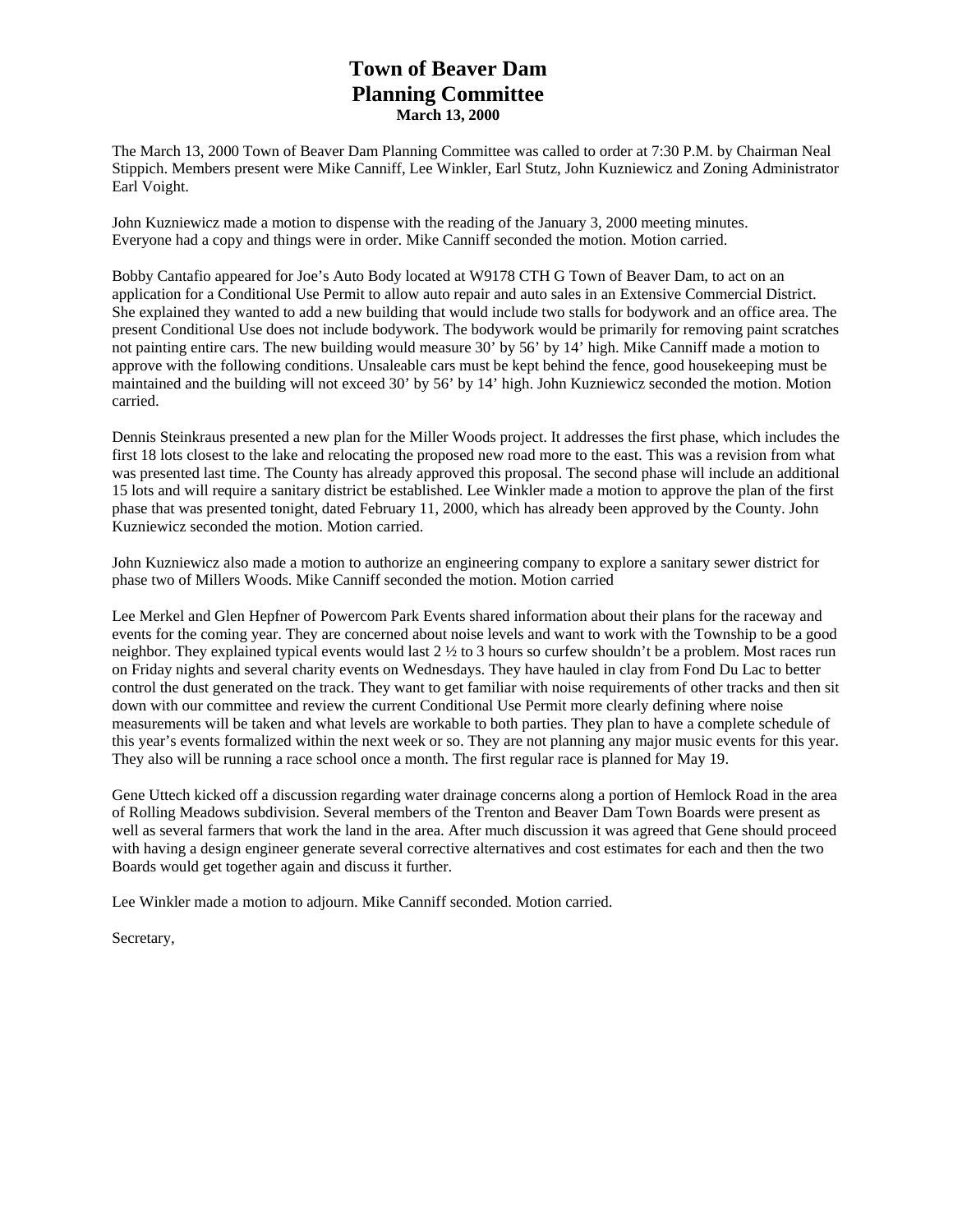# **Town of Beaver Dam Planning Committee April 10, 2000**

The April 10, 2000 Town of Beaver Dam Planning Committee was called to order at 7:30 P.M. by Chairman Neal Stippich. Members present were Mike Canniff, Lee Winkler, Earl Stutz, Larry Braker and Zoning Administrator Earl Voight.

Lee Winkler made a motion to amend the meeting agenda to discuss Alliant Utility putting emergency generation trailers on the Highway B distribution site. Larry Braker seconded. Motion carried.

Larry Braker made a motion to dispense with the reading of the March 13, 2000 meeting minutes. Everyone had a copy and things were in order. Mike Canniff seconded the motion. Motion carried.

Bill Lohm of MSA Professional Services presented a proposed site design and preliminary plat for approval of the Boomer's Estates located on CTH E in the NE ¼, SE ¼, Section 35,T12N, R14E, Town of Beaver Dam. Questions were raised about the lots being so large. The Township would prefer to see more lots utilizing the same space as the purposed six large ones. Lee Winkler made a motion to deny the request and send it back for consideration of a sanitary sewer district and smaller size lots. Mike Canniff seconded. Motion carried.

Gene Uttech appeared on behalf of Tim Holbach and presented a concept plan of 5 lots to be located in the NE  $\frac{1}{4}$ , NE ¼, Section 14, T11N, R14E, Town of Beaver Dam. The area is currently zoned R-D. One lot will need to access off Thompson Road. The remaining lots will use the road that Tim had constructed. This road complies with current Township road construction specifications.

Tom Schuster, representing the owners of the Miller's Woods Subdivision located in Section 6, T11N, R14E provided general information and a draft copy of a petition to create a Township Sanitary District. He explained the steps involved in creating a sewer district. A petition would be presented to the Township, a public hearing would be required, the Township would render a decision and then if approved, they would appoint a Sanitary Commission or Commissioner. Bill Lohm (of MSA) explained that the sanitary district had to be established and the septic design completed and approved before the County would approve any more development. The first 18 lots by the lake, which have their own septic systems, are already approved. Our committee requested that the wet lands be shown on the site plan before presenting next time.

Gene Uttech presented the information regarding the Letter of Intent to create an 8.6 acre parcel for Milbrook Farms Inc. located in Section 3, T11N, R14E, Town of Beaver Dam. This acreage is intended for recreational use only. No development is intended. They will be asking the County to waive the soil test requirement as well. The land has two streams that run through it. They want to keep it for there own personal recreation. Larry Braker made a motion to recommend to the Town Board the request to create a parcel be approved. Earl Stutz seconded. Motion carried.

Gene Uttech presented a proposed change of the concept plat of Mark Hansen property located in the NE ¼, NE ¼, Section 3, T11N, R14E, Town of Beaver Dam. The number of lots and driveways onto Crystal Lake Road were reviewed. There was discussion about Hove Road and what could be done with it and how it might possibly serve the purposed lot number five. Providing a cul-de-sac at the end of Hove Road was also mentioned.

Jeff Kitchen raised a concern about Alliant placing 12 semi trailers containing diesel powered generators at the Highway B distribution site. He was concerned about the close relationship to the existing subdivisions, the noise that would be generated, pollutants put into the air, diesel fumes and the odor blowing directly onto nearby subdivision homes and the potential damage to birds in the woods next door. He indicated the generators would burn 120 gallons of fuel per hour and the noise level was to be 73 decibels per generator. Larry Braker lives in one of the subdivisions and concurred with Jeff, saying that all the people he had talked to in his subdivision had the same concerns. Alliant had contacted the Township's Zoning Administrator and received the ok to proceed based upon his and the Town Chairman's interpretation of the existing ordinance. Mr. Kitchen had a conversation with the Town's attorney and it appeared there might be room for further discussion on interpretation of the ordinance. Alliant is holding a public hearing tomorrow and Mr. Kitchen requested the Town's attorney be present to voice objection to placing the generators at this site. The Town Chairman agreed to the request.

Lee Winkler made a motion to adjourn. Larry Braker seconded. Motion carried.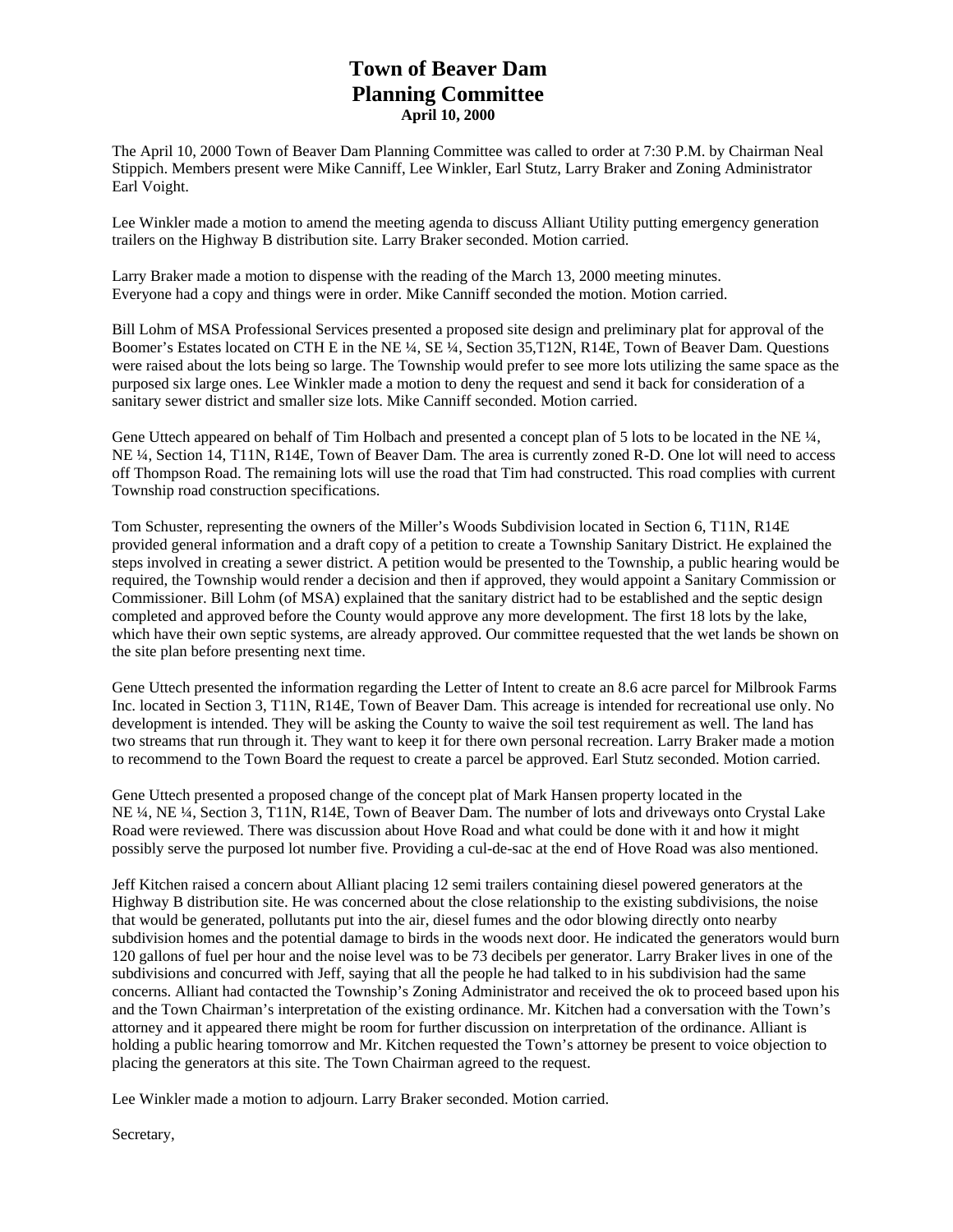# **Town of Beaver Dam Planning Committee May 1, 2000**

The May 1, 2000 Town of Beaver Dam Planning Committee was called to order at 7:30 P.M. by Chairman Neal Stippich. Members present were Mike Canniff, Lee Winkler, Earl Stutz, John Kuzniewicz and Zoning Administrator Earl Voight.

John Kuzniewicz made a motion to dispense with the reading of the April 10, 2000 meeting minutes. Everyone had a copy and things were in order. Mike Canniff seconded the motion. Motion carried.

Lee Winkler made a motion to modify the meeting agenda to include discussion about the Beaver Dam Raceway Conditional Use Summary document. Mike Canniff seconded. Motion carried.

Lee Winkler made a motion to incorporate into tonight's meeting minutes the Beaver Dam Raceway Conditional Use Summary document. This document lists the specifics of the original Conditional Use Permit of May 8, 1989 and the two amendments that followed on April 11, 1994 and March 4, 1996. John Kuzniewicz seconded the motion. Motion carried.

#### --------------------------------------------------------------------------------------------------------------------------------- **Beaver Dam Raceway**

### **Conditional Use Permit**

### **Summary**

### **Original Issued May 8, 1989**

1) NOISE LEVELS: 95 decibels for car racing to be measured at a distance approximately 100 feet from center of track. Location of noise measurement to be agreed on by Land Use Administrator. Noise measurement of each car to be done per each event and logged in a permanent record. To be done during time trials at a predetermined point.

2) TRAFFIC CONTROL: Will increase Raceway Road width to 20 feet from track. Traffic exiting and going west would be diverted on East Plaza Drive. Traffic going East on Hwy. 33 to exit on Raceway Road. Operator to furnish traffic control personnel to throttle traffic.

3) PARKING: Will be limited to designated area proposed with plan submitted.

4) NO OVERNIGHT PARKING OR CAMPING: Qualified to allow drivers and crew when there is a 2 day racing event to stay overnight. Will have a fenced in area for these people located in the pit area.

5) HOURS OF OPERATION: Week events 5:00 PM. to 11:00 PM., Saturdays 5:00 PM. to 11:30 PM., Sundays 12:00 PM. noon to 6:00 PM., Holiday Weekends 12:00 noon start, weather delays, 1-hour extension. All grounds and buildings to be vacated within one hour of stated closing times, concessions to be also closed at closing times.

6) TYPES OF USE: Motor Sport Activity and Entertainment. Weekly car race events totaling 50 events, snowmobiles, and car crushing (Big Foot), all at 95 decibels. No cycles. Requesting 10 special events requiring 100 decibel limits to include sprint car races, truck and tractor pull, Country Western music concert, and Rock concerts. Special events to be limited to 100 decibels at a point located on the North property line agreed to by Land Use Administrator.

7) LIGHTING: Done with high mast pole (120 ft. high) to be sideshielded and additional lighting for parking.

8) Meet DNR requirements and all other State, local, and fire codes.

9) Grounds to be cleaned of trash in 24 hours of an event.

10) No outside storage except operable maintenance equipment. All damaged race vehicles to be removed in 7 working days.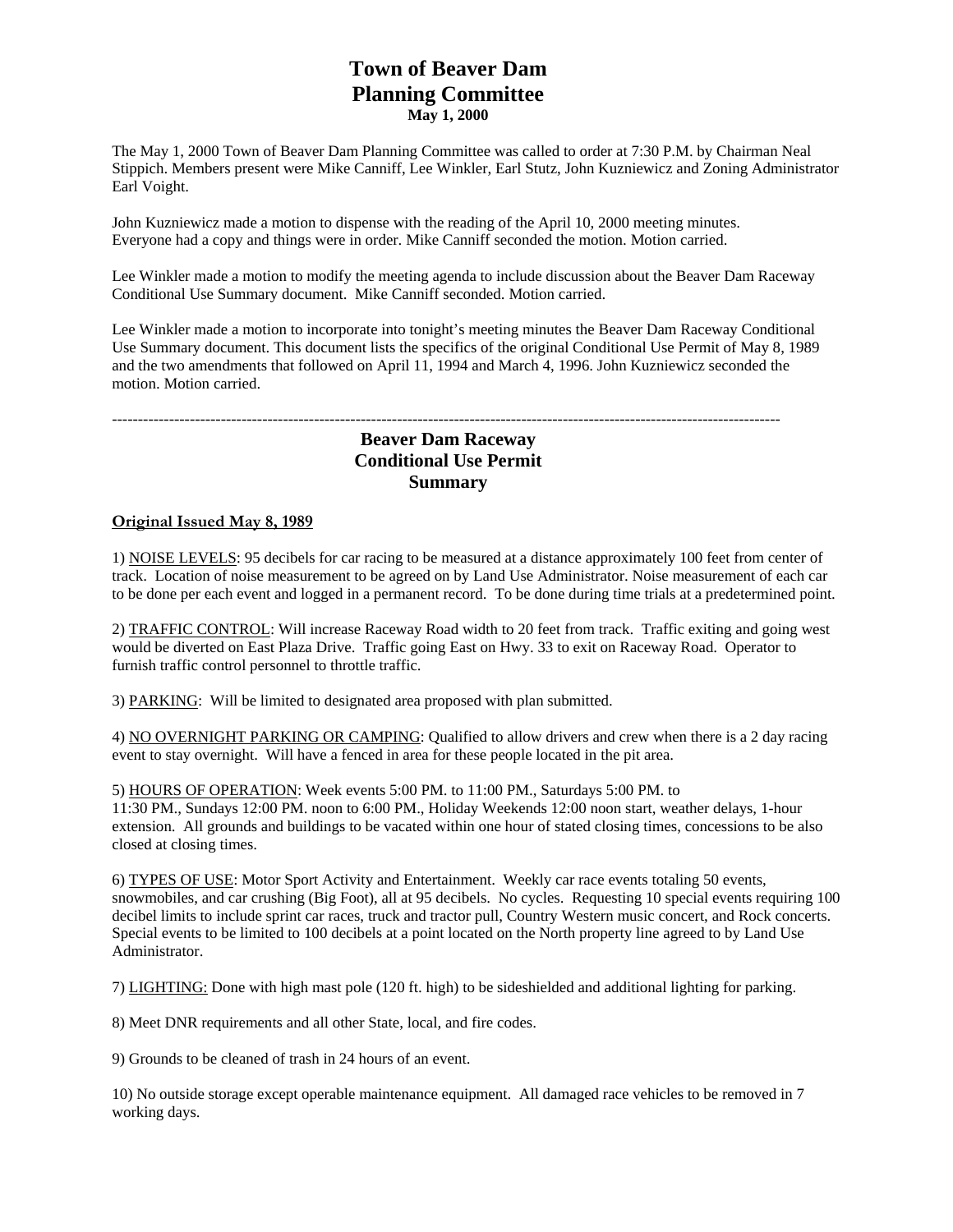11) Would be Schlafer's responsibility for any signage. It would need to meet all ordinances.

12) CROWD CONTROL: 4 off-duty or security people as a minimum.

13) DUST CONTROL: Track to be watered so as to not visibly emit clouds of dust, including spectator traffic areas.

14) PRACTICE OR TEST SITUATIONS OR RENTALS: Restricted to business hours with 20 times per year at 95 decibels.

15) Plan submitted to be completed in one year.

16) Good Housekeeping.

#### **First Amendment April 11, 1994**

Gary Schlefer requested Sunday hours be extended 4 hours to 10:00 PM. He requested a July 4 event be allowed with a lifting of the noise consideration and a half-hour extension of hours. He also requested a pre-season test day for a Saturday with hours of 10:00 AM until 6:00 PM. There was much discussion by the near neighbors opposing the change of hours. Mike Canniff made a motion to allow a test day on a Saturday in April annually with hours of 10:00 AM till 6:00 PM. Motion carried. Neal Stippich made a motion to allow an Independence Day celebration on Saturday night to be finished by 10:00 PM. Rain delay to be on Sunday night. Motion Carried. Gary Schlefer withdrew his request of change of hours on Sundays. Discussion of master plan and zoning of area were concern. Orderly development, no junk yard.

#### **Second Amendment March 4, 1996**

Regarding request of Gary Schlafer to modify condition #5 on his Conditional Use Permit (hours of operation in special event). Marty Schoenberger expressed her concern regarding the noise levels she presently experiences from the raceway. Gary Schlafer explained his needs and how weather affects his business. Mike Canniff made a motion that when inclement weather occurred on Saturday night, Beaver Dam Raceway be allowed to reschedule to the following Sunday evening. Beaver Dam Raceway during all events will be allowed to run over 30 minutes or less 2 nights per season. The forfeiture for violation of this would be \$500 per hour at \$125 per 15-minute increments. The forfeiture will start on the  $3<sup>rd</sup>$  night of the season that he runs over. Earl Stutz seconded the motion. Motion carried.

---------------------------------------------------------------------------------------------------------------------------------

Alliant Utility requested that their application for a Conditional Use Permit to allow backup generators at W8511 and W8531 Cty Hwy B in a Residential District in Section 28 T12N, R14E, Town of Beaver Dam be postponed for now. Neal Stippich made a motion that the Beaver Dam Township shall notify the adjoining landowners when the next meeting is scheduled. Lee Winkler seconded. Motion carried.

Dennis Steinkraus appeared representing the Miller's Woods development project and explained that the Sanitary District petition was ready. The public hearing is set for next Tuesday, May 9<sup>th</sup> at 7:30 P.M. The hearing will be held at the Beaver Dam Town Hall. Lee Winkler requested that the petition be reviewed by our Town's attorney prior to that meeting.

Dennis Steinkraus presented the same preliminary plat of Boomer's Estates with six large lots as was shown last month. It is located on Cty Hwy E in the NE ¼, SE ¼, Sec.35, T12N, R14E, Town of Beaver Dam. After considerable discussion, our committee again requested more lots be created getting the majority down in the twoacre range. The number of lots is somewhat dependent on the lay of the land taking into account the high spots in relationship to existing valleys.

John Kuzniewicz made a motion to adjourn. Lee Winkler seconded. Motion carried.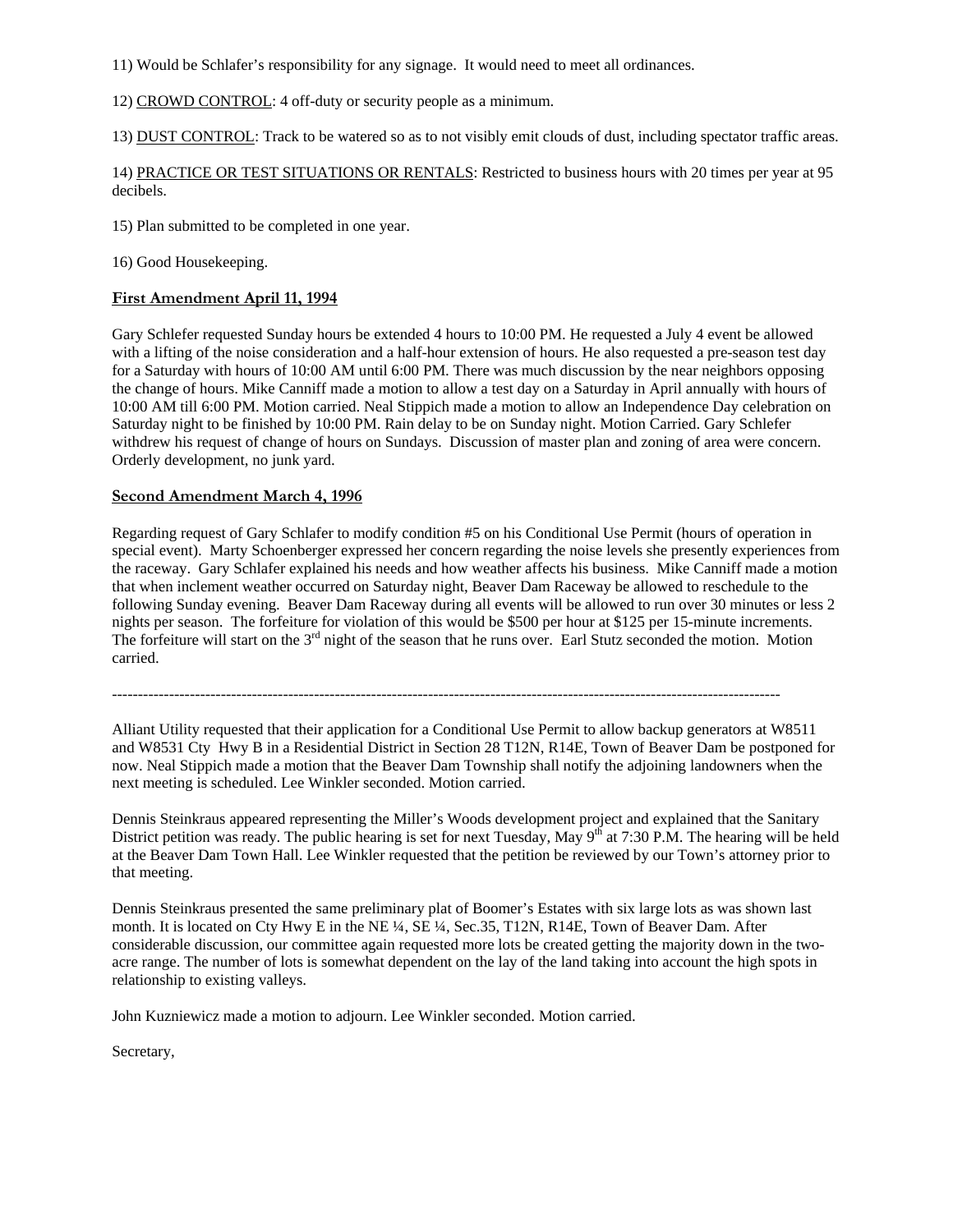# **Town of Beaver Dam Planning Committee June 5, 2000**

The June 5, 2000 Town of Beaver Dam Planning Committee was called to order at 7:30 P.M. by Chairman Neal Stippich. Members present were Mike Canniff, Lee Winkler, Earl Stutz, John Kuzniewicz and Zoning Administrator Earl Voight.

John Kuzniewicz made a motion to dispense with the reading of the May 1, 2000 meeting minutes. Everyone had a copy and things were in order. Mike Canniff seconded the motion. Motion carried.

 Gene Uttech appeared on behalf of Tim Holbach and presented a Preliminary Plat of 5 lots to be located in the NE ¼, NE ¼, Section 14, T11N, R14E Town of Beaver Dam.

Gene Uttech appeared on behalf of Mark Hansen and presented a Preliminary Plat located in the NE 1/4, NE 1/4, Section 3, T11N, R14E, Town of Beaver Dam.

 Appeared on behalf of David Apple and presented his Concept Plan for a parcel division in the NE ¼, SW ¼, and NW ¼, SE ¼, Section 8, T11N, R14E on South Center Road.

 Presented a Letter of Intent on behalf of Robert Gossfeld for a 4 lot Certified Survey Map located in the SE ¼, SE ¼, Section 20, T12N, R14E.

Dennis Steinkraus presented the updated Plat of Boomer's Estates located on Cty Hwy E in the NE ¼, SE ¼ Section 35, T12N, R14E, Town of Beaver Dam.

 Appeared requesting to modify the May 8, 1989 Powercom Park Raceway Conditional Use Permit. The raceway is located at W7086 Raceway Road in Section 3.

John Kuzniewicz made a motion to adjourn. Lee Winkler seconded. Motion carried.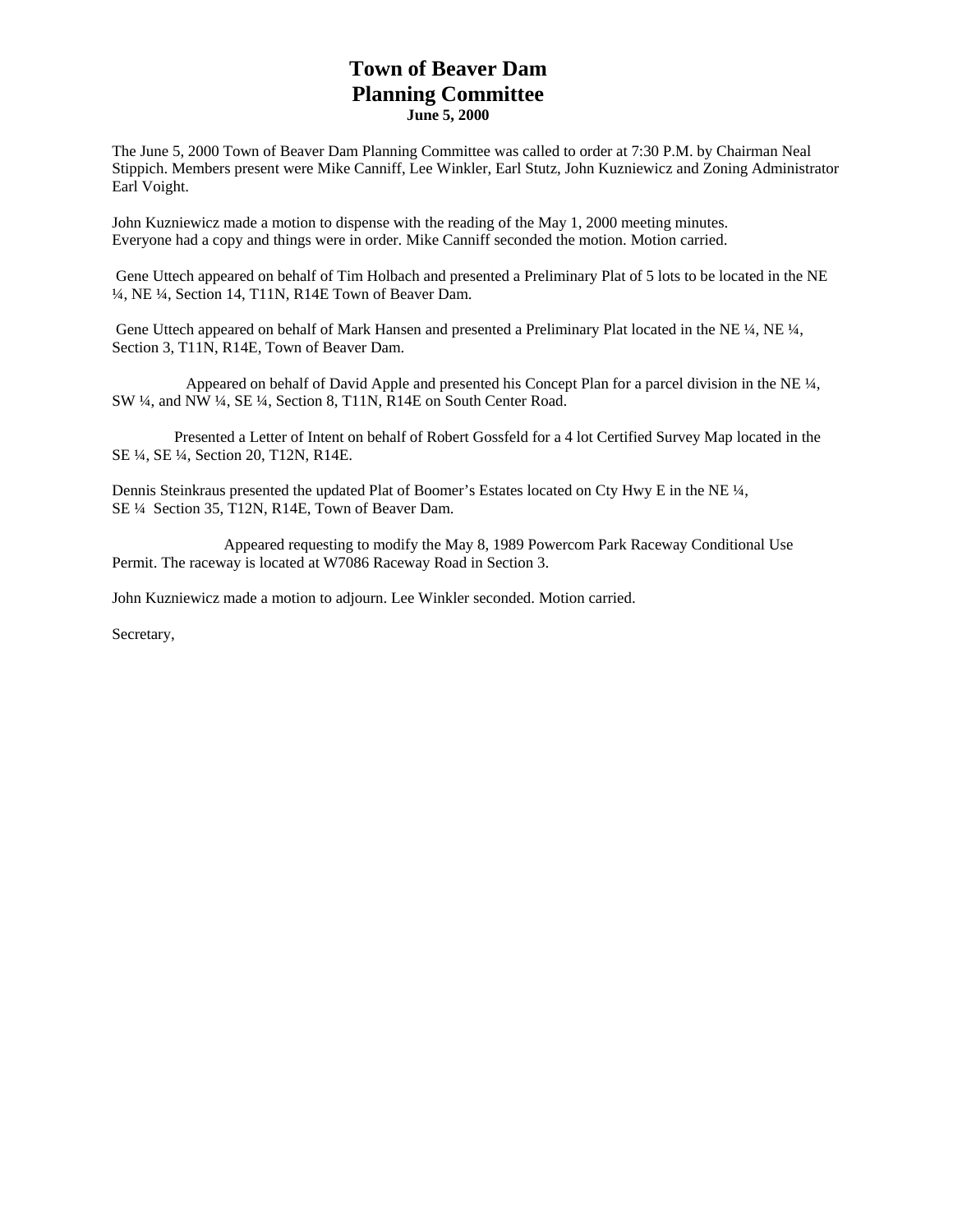# **Town of Beaver Dam Planning Committee June 12, 2000**

Chairman Neal Stippich called the June 12, 2000 Town of Beaver Dam Planning Committee meting to order at 7:30 P.M. Members present were Lee Winkler, Earl Stutz, John Kuzniewicz and Zoning Administrator Earl Voight.

Lee Winkler made a motion to dispense with the reading of the May 1, 2000 meeting minutes. Everyone had a copy and things were in order. John Kuzniewicz seconded. Motion carried.

Gene Uttech appeared on behalf of Tim Holbach and presented a Preliminary Plat of Meadow Brook Estates 7 lots to be located in the NE ¼, NE ¼, Section 14, T11N, R14E Town of Beaver Dam. Lot # 3 driveway will exit onto Thompson Road; all other lots will exit onto Brook Lane. Lee Winkler made a motion to approve the preliminary plat. John Kuzniewicz seconded. Motion carried.

Gene Uttech appeared on behalf of Mark Hansen and presented his Preliminary Plat located in the NE ¼, NE ¼, Section 3, T11N, R14E, Town of Beaver Dam. It was suggested that a variance be requested for lot # 10 to change the setback from 125 feet to 33 feet so the lot could be squared off. There was much discussion about the possibility of extending Hove Road to North Crystal Lake Road. Lee Winkler then made a motion to table the preliminary plat until next month. John Kuzniewicz seconded. Motion carried.

Dennis Steinkraus appeared on behalf of David Apple and presented his Concept Plan for a parcel division in the NE ¼, SW ¼, and NW ¼, SE ¼, Section 8, T11N, R14E on South Center Road. The plan included creating 12 lots. John Kuzniewicz made a motion to approve the Concept Plan. Earl Stutz seconded. Motion carried.

Dennis Steinkraus appeared on behalf of Robert Gossfeld's letter of Intent for a 4 lot Certified Survey Map located in the SE ¼, SE ¼, Section 20, T12N, R14E Town of Beaver Dam. A Beaver Dam Lake channel borders lots # 3 and # 4 on the east side. A question arose as to whether the channel was being maintained and cleaned out as it was suppose to and whether that had any implications on lots # 3 and # 4. Neil Stippich made a motion to table till next month. Lee Winkler seconded. Motion carried.

Dennis Steinkraus presented the updated Plat of Boomer's Estates located on Cty Hwy E in the NE ¼, SE ¼ Section 35, T12N, R14E, Town of Beaver Dam. One more lot was created from the original plan. The north boundary line of lot # 6 will be moved to the north as we requested. Neil Stippich made a motion to approve the 7 lot plat. John Kuzniewicz seconded. Motion carried.

Lee Merkel, one of the Powercom Park Raceway owners, requested to discuss some of the conditions of the May 8, 1989 original Conditional Use Permit. The raceway is located at W7086 Raceway Road in Section 3. Mr. Merkel questioned whether Gary Schlefer's name could be removed from the Conditional Use Permit and replaced with his name. It was decided that the request would be forwarded to the Town's attorney for direction on the matter. (2) Mr. Merkel requested clearer definition of where noise measurements are to be taken and when. Considerable discussion by audience members followed regarding noise levels. It was decided to form a Committee to study the matter and come back with workable solutions to these questions. People who volunteered to be on the committee are Tim Bartol, Les Zieske, Neal Stippich, Lee Winkler and a Town of Beaver Dam police officer, to be appointed by the Chief.

(3) Mr. Merkel requested permission to conduct two motorcycle races during the remaining 2000 year. Again after much interaction with audience members, Neil Stippich made a motion to approve the request for two races for this year only. Lee Winkler seconded. Motion carried. (4) The parking of overnight self-contained campers was a concern. Mr. Merkel explained he does not encourage it but some fans and drivers use them for two-day events and he didn't want it to become a point of contention with the Township. Our committee approved over night camping for self-contained campers only.

Tim Bartol decided to forego discussing his Letter of Intent to create a parcel until next month. Therefore, Lee Winkler made a motion to table until next month. Neal Stippich seconded. Motion Carried.

Gene Uttech appeared on behalf of Harvey Voight requesting recommendation to the Town Board of the final Plat of Country Creek Estates located on North Crystal Lake Road in Section 34, Town of Beaver Dam. John Kuzniewicz made a motion to approve. Neil Stippich seconded. Motion carried.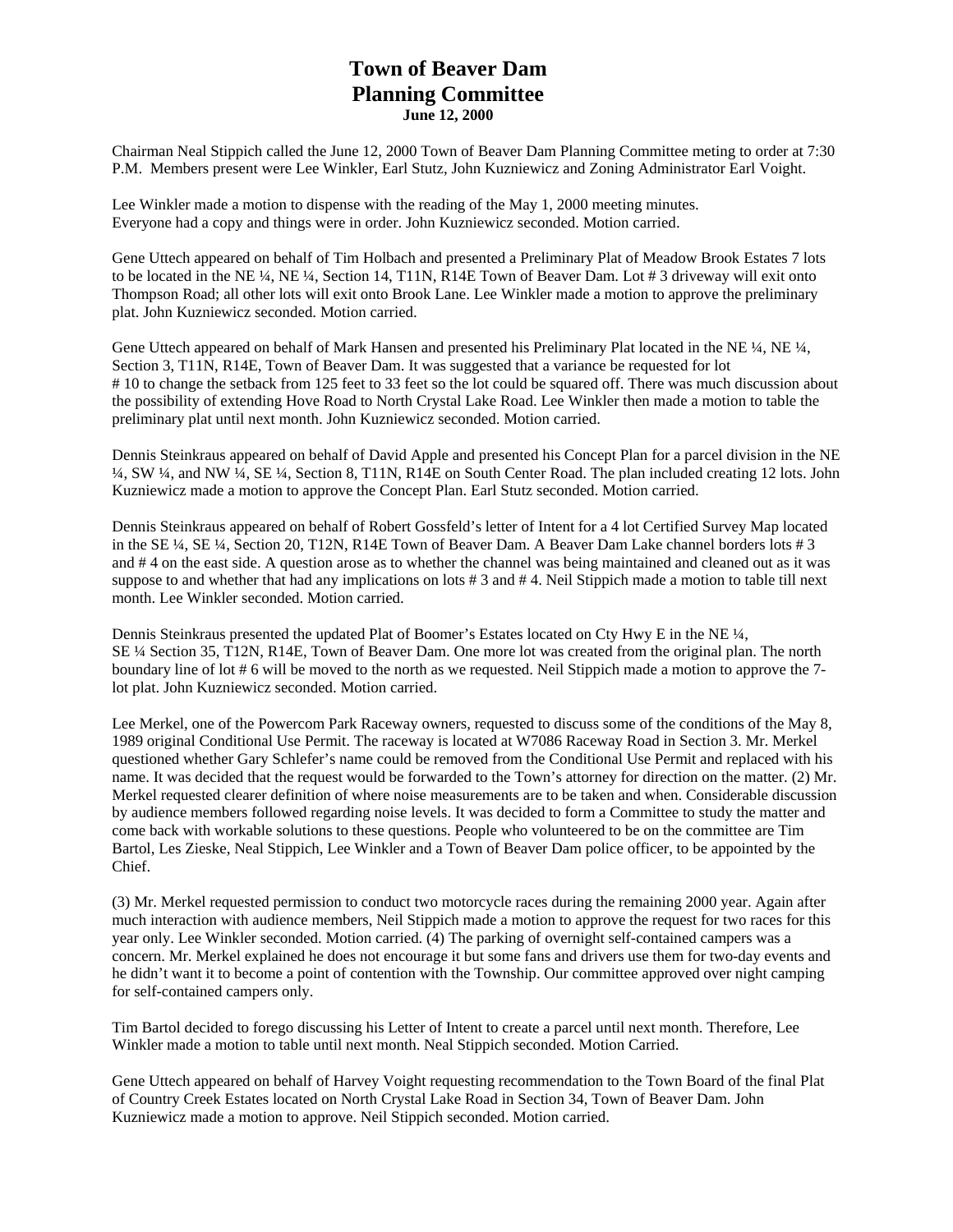Neil Stippich made a motion to adjourn. Lee Winkler seconded. Motion carried.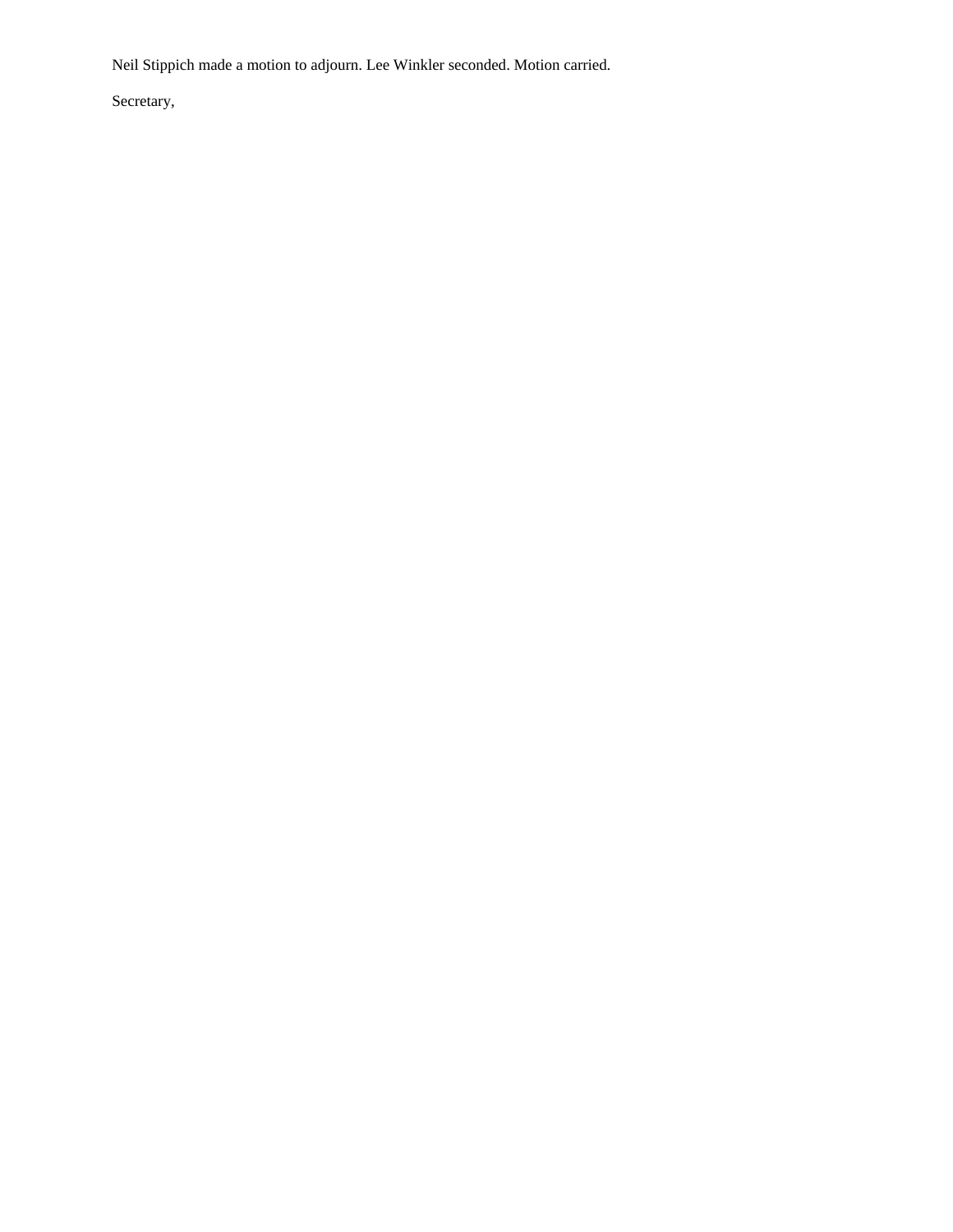### **Town of Beaver Dam Planning Committee July 10, 2000**

Chairman Neal Stippich called the July 10, 2000 Town of Beaver Dam Planning Committee meting to order at 7:30 P.M. Members present were Lee Winkler, Mike Canniff, Earl Stutz, John Kuzniewicz and Zoning Administrator Earl Voight.

Mike Canniff made a motion to dispense with the reading of the June 12, 2000 meeting minutes. Everyone had a copy and things were in order. John Kuzniewicz seconded. Motion carried.

Dan & Becky Wheeler, agent for Louis & Darlene Ganske, requested approval of a Letter of Intent to create a parcel and for a Conditional Use Permit to allow a new house sales office in a home. Both are on the same parcel in the SE ¼, SE ¼, Section 21, T12N, R14E, Town of Beaver Dam. The land is presently zoned R-1. Becky Wheeler explained that the home would not be used as a model. There would be very little vehicle traffic as a result of only several appointments a week. She would have a part time employee approximately fifteen to eighteen hours a week. John Kuzniewicz made a motion to recommend to the Town Board that the request to create a parcel be approved. Earl Stutz seconded. Motion carried. She was informed to apply for a variance for a part time employee and sign size. John Kuzniewicz made a motion to approve the Conditional Use to allow home occupation. Neil Stippich seconded. Motion carried.

Dennis Steinkraus, agent for Miller's Woods, requested final approval of the Final Plat located in the N  $\frac{1}{2}$ , SW ¼, Section 6, T11N, R14E, Town of Beaver Dam. He explained the current status of the road construction. The first 18 lots available have their own septic systems. John Kuzniewicz made a motion that the Town of Beaver Dam recommend to the County Highway Commission that the speed limit on Cty Hwy G west be changed from 35 MPH to 45 MPH through Beaver Bay curve rather than the 35 MPH to 55 MPH that exists today. Neil Stippich seconded. Motion carried. Neil Stippich made a motion to recommend to the Town Board the Final Plat be approved with the condition that the Town reserves the right to approve that the road is built to it's standards. Lee Winkler seconded. Motion carried.

Eugene Vohen requested approval of his Letter of Intent to create 3 lots in an R-D District in the NE ¼, NE ¼, Section 15, T11N, R14E at W8147 CTH W Town of Beaver Dam. Eugene explained his concern with the recent direction he received from the County Highway Department. They requested he relocate his existing driveway approximately fifty feet to the west. Lee Winkler made a motion to table the request until Eugene could talk to the Highway Commissioner and resolve the driveway question. Mike Canniff seconded the motion. Motion carried.

Dennis Steinkraus appeared on behalf of Boomer's Estate located on CTH E in the NE ¼, SE ¼, Section 35, T12N, R14E, Town of Beaver Dam requesting approval of the Letter of Intent and to approve the change of lot lines and divisions. Mike Canniff made a motion to recommend to the Town Board the three lot Certified Survey and four lot Certified Survey be approved. John Kuzniewicz seconded. Motion carried.

Tim Fletcher presented his Preliminary Plat and the Letter of Intent to create three parcels in the SE ¼, SE 1/4, Section 1, T12N, R14E, Town of Beaver Dam. He also requested that Fabisch Road be extended to the north of STH 33. John Kuzniewicz made a motion to approve the preliminary plat of Lot one with the water control plan and retention ponds provided on the next plan. Lee Winkler seconded. Motion carried. Earl Stutz made a motion to recommend to the Town Board the request to create three parcels be approved and that a water retention plan must be developed for Lots two and three. John Kuzniewicz seconded. Motion carried. Lee Winkler made a motion to recommend to the Town Board to approve the request to extend Fabisch Road north of STH 33. Neil Stippich seconded. Motion carried.

Dennis Steinkraus appeared on behalf of Robert Gossfeld requesting approval of the Letter of Intent to create a 4 lot Certified Survey located in the SE ¼, SE ¼, Section 20, T12N, R14E Town of Beaver Dam. Mike Canniff made a motion to recommend to the Town Board the request be approved. Neil Stippich seconded. Motion carried.

Tim Bartol requested approval of the Letter of Intent to create three parcels located in the SE ¼, SE ¼, Section 2, T11N, R14E, Town of Beaver Dam. John Kuzniewicz made a motion to recommend to the Town Board the request be approved. Lee Winkler seconded. Motion carried.

John Kuzniewicz made a motion to table till next month the request to review the Preliminary Plat of Mark Hansen located in the NE ¼, NE ¼, Section 3, T11N, R14E, Town of Beaver Dam. Lee Winkler seconded. Motion carried.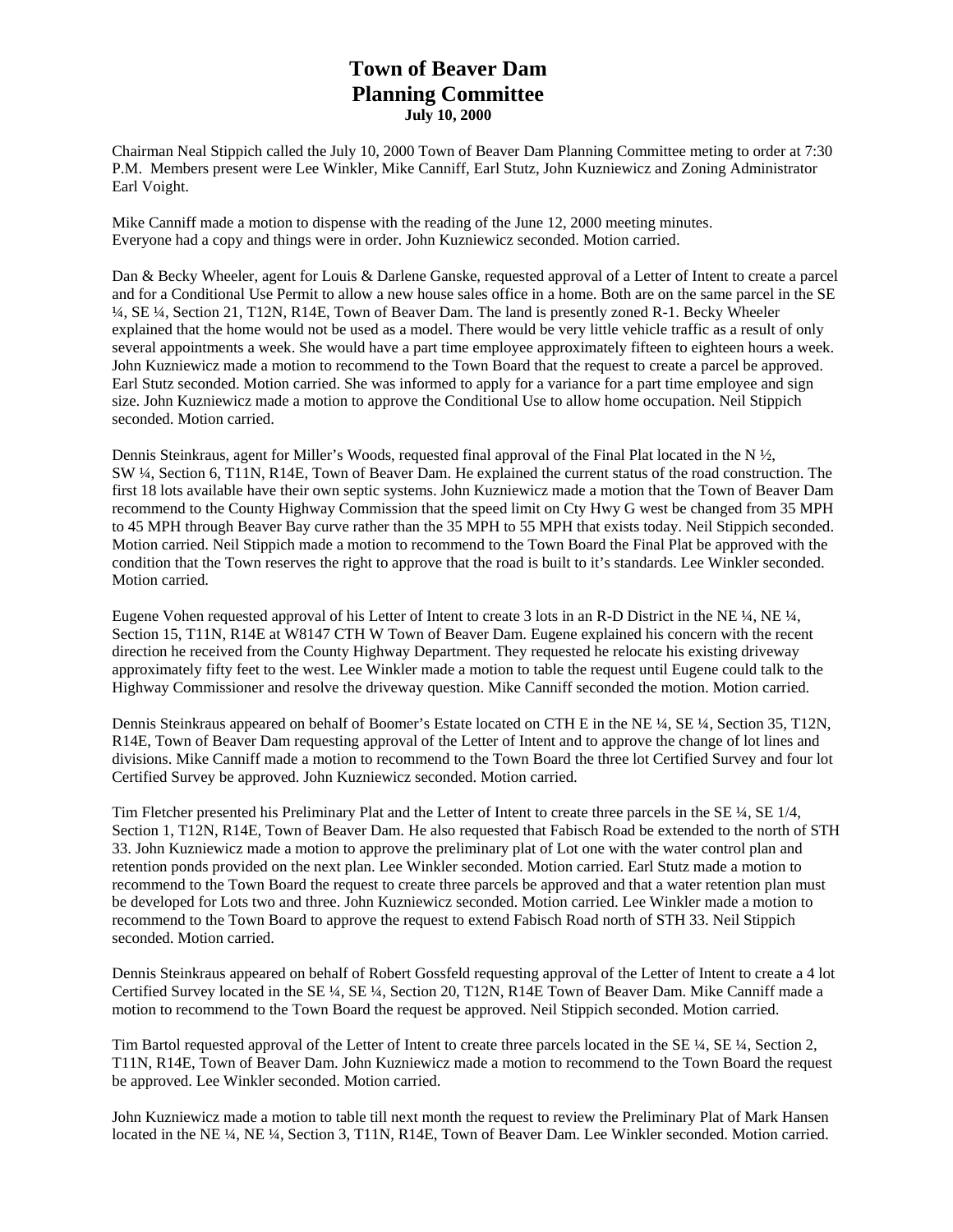Mike Canniff and Tim Fletcher volunteered to join the committee to study noise level issues at Powercom Park Raceway.

Lee Winkler made a motion to adjourn. John Kuzniewicz seconded. Motion carried.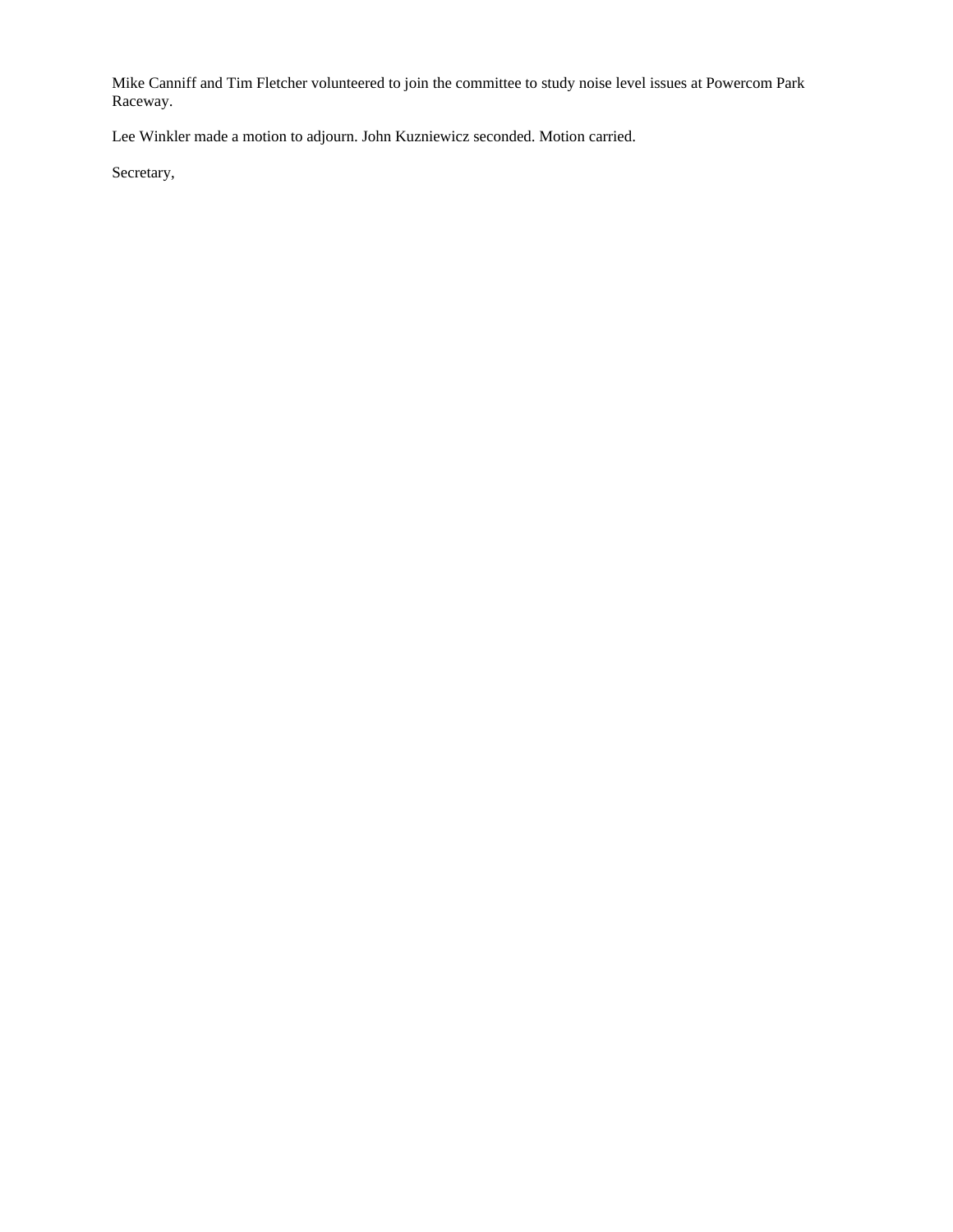# **Town of Beaver Dam Planning Committee August 15, 2000**

Chairman Neal Stippich called the August 15, 2000 Town of Beaver Dam Planning Committee meting to order at 7:30 P.M. Members present were Lee Winkler, Mike Canniff, Earl Stutz, Larry Braker and Zoning Administrator Earl Voight.

Lee Winkler made a motion to approve the corrected minutes. Mike Canniff seconded the motion. Motion carried.

Lee Merkel, one of the owners of the Raceway at Powercom Park located at N7086 Raceway Road Beaver Dam, requested the Conditional Use Permit be modified to allow a latter finish time for a particular Sunday racing event. He explained the circumstances of his request. There was no opposition from the audience. Mike Canniff made a motion to extend the hours to an absolute end of 10:00 PM for September 17 only. Lee Winkler seconded. Motion carried.

Gene Uttech, agent for James and Kay Braun, presented their Letter of Intent to create two parcels located in the NW ¼, NW ¼, Section 20, T12N, R14E, Town of Beaver Dam. It involves 2.125 acres and is presently zoned R-1. Neal Stippich made a motion to recommend the Town Board approve the creation of two parcels. Mike Canniff seconded the motion. Motion carried.

Gene Uttech, agent for James and Theresa Berkevich, presented their Letter of Intent to create two parcels located at N5704 S. Center Road located in the SW ¼, SE ¼, Section 19, T11N, R14E, Town of Beaver Dam. It involves 19.07 acres and is presently zoned General AG. Lee Winkler made a motion to table the request. Neal Stippich seconded the motion. Motion carried.

Gene Uttech, agent for Dan Stern requested a review of the site vision corner at N7358 N. Crystal Lake Road. Gene requested to re-record the survey to establish set back lines 42 feet back from the road right-of-way to comply with current Town set back ordinance. Mike Canniff made a motion to approve the request. Larry Braker seconded the motion. Motion carried.

Gene Uttech, agent for John Zimmerman, presented the Letter of Intent to create a 38.9 acre parcel in an E-C District on Iron Road located in the NE ¼, SW ¼, Section 7, Town of Beaver Dam. Mike Canniff made a motion to recommend the Town Board approve the request. Larry Braker seconded the motion. Motion carried.

Gene Uttech, agent for Mark Hansen, requested approval of the Preliminary Plat located at NE ¼ of NE ¼ of Section 3, Town of Beaver Dam. Larry Braker made a motion to recommend the Town Board approve the preliminary plat and requested they apply for a variance for the frontage of lot nine down to 50 feet. Neal Stippich seconded the motion. Motion carried.

Gene Uttech, agent for Eugene Vohen, requested approval of the Letter of Intent to create 3 lots in an R-D District in the NE ¼, NE ¼, Section 15, Town of Beaver Dam at W8147 CTH W. Gene explained the discussion that took place and the tentative agreement reached with the County Highway Engineer and County Highway Commissioner regarding driveway locations on the property. The tentative agreement is subject to County Highway approval. Lee Winkler made a motion to recommend the Town Board approve the request. Larry Braker seconded. Motion carried.

Gene Uttech presented David Apple's request for approval of a 4 lot certified survey located in the NE ¼, SW ¼, & NW ¼, SE ¼, Section 8, T12N, R14E, Town of Beaver Dam. Neal Stippich made a motion to recommend the Town Board approve the request with reserves for future roads noted. Larry Braker seconded the motion. Motion carried.

Lee Winkler made a motion to adjourn. Larry Braker seconded. Motion carried.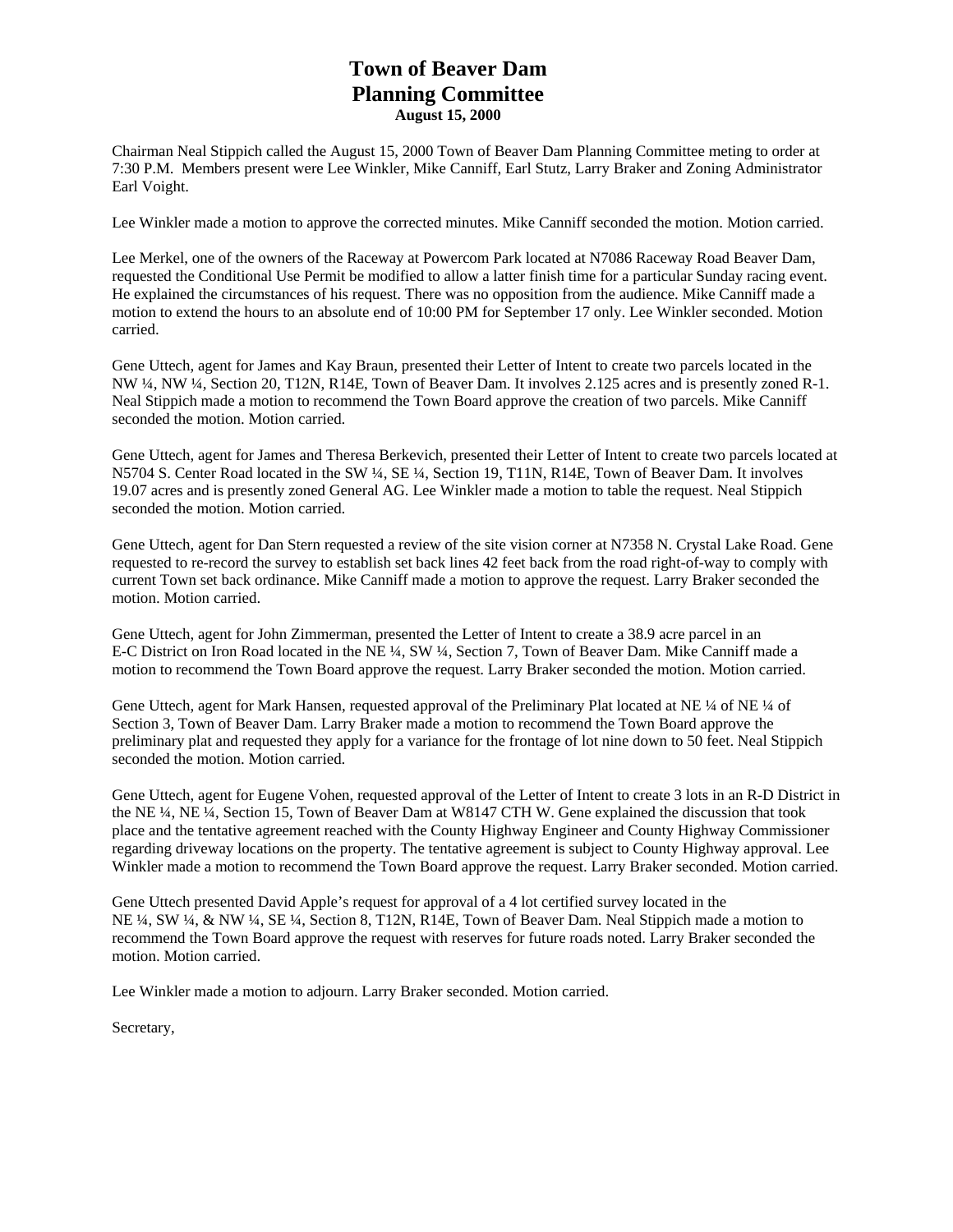# **Town of Beaver Dam Planning Committee October 16, 2000**

Chairman Neal Stippich called the October 16, 2000 Town of Beaver Dam Planning Committee meeting to order at 7:30 P.M. Members present were Lee Winkler, Mike Canniff, Earl Stutz, Larry Braker and Zoning Administrator Earl Voight.

Larry Braker made a motion to dispense with the reading of the October  $9<sup>th</sup>$  minutes. Everyone had a copy and things were in order. Mike Canniff seconded the motion. Motion carried.

First order of Business was the postponed application of Danny Spears, agent for Dennis Roth, for a Conditional Use Permit to allow antique sales and used merchandise in an E-C District at 1121 Madison St. Neighbors raised a concern about maintaining good housekeeping. Mr. Roth provided pictures of the front of the building showing everything in a neat and orderly manner and assured everyone he would have it looking like this at the end of each day. Larry Braker made a motion to approve the permit under the conditions that good housekeeping is maintained so the property will continue to look like the eight photographs Mr. Roth presented at our meeting. During the day he is allowed to have two eight foot tables out front for merchandise display purposes. They will be put away each evening. Two auctions per year will be held. Any unsold merchandise will be removed within one week. No Christmas tree sales will be allowed. Neal Stippich seconded the motion. Motion carried.

Second order of Business, Ken Kelm, agent for Pamela Buzzell, requested approval of the Conditional Use Permit for a Home Occupation in an R-1 District for a beauty salon at N6845 Hill View Drive located in the NW ¼, NE ¼, Sec. 7, T11N, R14E, Town of Beaver Dam. Pamela explained it would be a one-chair operation and that she didn't have a timetable in mind as to when she would actually start her business. Ambrose and Sue Reihbandt, expressed disagreement with granting the request due to the potential increase in traffic. Their driveway is right behind a crest in the road and they were concerned that the increased traffic would create a safety concern when leaving or entering their driveway. Pamela withdrew the request and left the meeting.

Third order of Business, Wanda Ferron requested approval of a Conditional Use Permit for a Home Occupation (novelty shop) in an A-G District at N7935 N. Crystal Lake Road located in the SE ¼, NE ¼, Sec. 27, T12N, R14E, Town of Beaver Dam. Troy Ferron explained that he would be using the white building south of the house to sell crafts, candles, etc. Mike Canniff made a motion to approve the request with the condition that good housekeeping be maintained on the property. Larry Braker seconded the motion. Motion carried.

Fourth order of Business, an audience member raised a concern about the full trash containers on site at Waste Management's holding area at the end of Iron Road. Earl Voight will follow up with the Waste Management people to resolve it.

Lee Winkler made a motion to adjourn. Larry Braker seconded. Motion carried.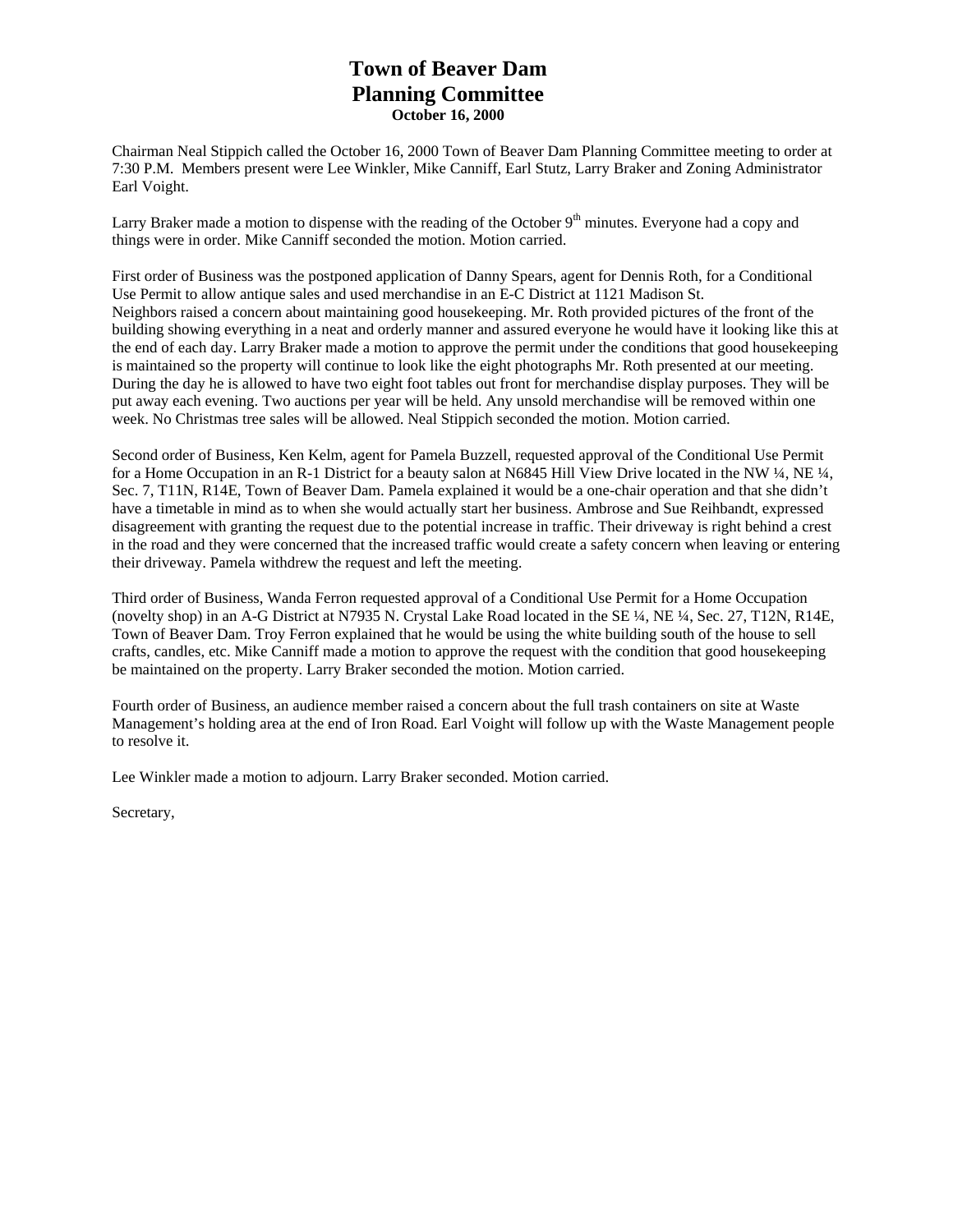### **Town of Beaver Dam Planning Committee December 4, 2000**

Chairman Neal Stippich called the December 4, 2000 Town of Beaver Dam Planning Committee meeting to order at 7:30 P.M. Members present were Lee Winkler, John Kuzniewicz, Earl Stutz, Larry Braker and Zoning Administrator Earl Voight.

Larry Braker made a motion to dispense with the reading of the October 16 minutes. Everyone had a copy and things were in order. John seconded the motion. Motion carried.

First order of Business was discussion on Miller's Woods rezoning. Dennis Steinkraus appeared on behalf of Miller's Woods requesting lots 1 through 18 of the original recorded plat be rezoned from General Ag. to R-1. John Kuzniewicz made a motion to recommend to the Town Board the zoning change be approved. Larry Braker seconded. Motion carried.

The second order of Business was the request to approve the Preliminary Plat of the first addition to Miller's Woods. Dennis Steinkraus appeared on behalf of Miller's Woods. Dennis explained that it included lots 19 through 42 with the exception of lots 26 though 32, which are in the Town of Calamus. He explained the function of Outlot 5 was for foot traffic access to the lake and that it was the responsibility of the homeowner's association to maintain. Larry Braker made a motion to approve the Preliminary Plat. Earl Stutz seconded. Motion carried.

Third order of Business was discussion on Muhle's Estates rezoning. Lee Winkler made a motion to table the request. John Kuzniewicz seconded. Motion carried.

Fourth order of Business was to act on an application for a Conditional Use Permit for Peter McCombs & AAT Communications, agent for Wisconsin Motor Sports & Entertainment Center, to allow a communications tower and compound to be located in an E-C District at N7086 Raceway Road located in the NW ¼, SE ¼, Section 3, T11N, R14E. Peter explained that the tower would be located on the north side of the raceway entrance road and would be used for cellular phones. The closest tower with the same functions is the one located behind Wonder Wash in Beaver Dam. The range of each tower is ten miles. The maximum carriers a tower can support are six. The tower is 190 feet tall and capable of being expanded to 250 feet and is free standing with no guy wires. A small building would be located at the base and the entire base area would be surrounded with a chain link fence and shrubs. The installation would not affect television or radio reception because the equipment operates at a different frequency. The land the tower sits on is leased from the owner. The primary use of the tower is for cell phones and could possibly be used for two-way radios. It would not be lighted unless FAA or FCC regulations require it. Carriers that use the tower would not allow the tower to be used for anything else such as lights or speakers for the Raceway. The cost of the project is \$200,000.00 dollars. Neal Stippich made a motion to approve the Conditional Use Permit with the condition that the tower not be used for a personal address system or lighting for the racetrack. Lee Winkler seconded the motion. Motion carried.

Fifth order of Business was to act on a Letter of Intent of Deb & Ray Studtman for a 3 lot CSM # 594 located in the SE ¼ of NW ¼ of, Section 20, T12N, R14E in an R-1 District. Gene Uttech had provided pertinent information to Earl Voight that he shared with the committee. All three lots passed the perk test. Neal Stippich made a motion to recommend to the Town Board to approve the Letter of Intent. John Kuzniewicz seconded. Motion carried.

Sixth order of Business was to reconsider decision on Rolling Meadows 4<sup>th</sup> Addition Plat. Gene Uttech appeared on behalf of Rolling Meadows and explained that the County would not approve the Plat. Neal Stippich made a motion to table until the water study is complete. Larry Braker seconded. Motion carried.

Seventh order of Business was to review Preliminary Plat of Mark Hansen's decision on lot width & right of way. Gene Uttech appeared on behalf of Mr. Hansen. After some discussion about costs and routing of the road, Lee Winkler made a motion to table until further information is provided. Neal Stippich seconded. Motion carried.

Eighth order of Business was to reconsider decision on Louis Nehls 2 lot CSM on Hemlock Road. This committee approved the original Letter of Intent on September 18, 2000. Gene Uttech appeared on behalf of Mr. Nehls and explained the County's position on the matter. John Kuzniewicz made a motion to recommend to the Town Board they approve what the County suggested which was that Lot # 2 would have 125 feet of frontage on Hemlock Road. Earl Stutz seconded. Motion carried.